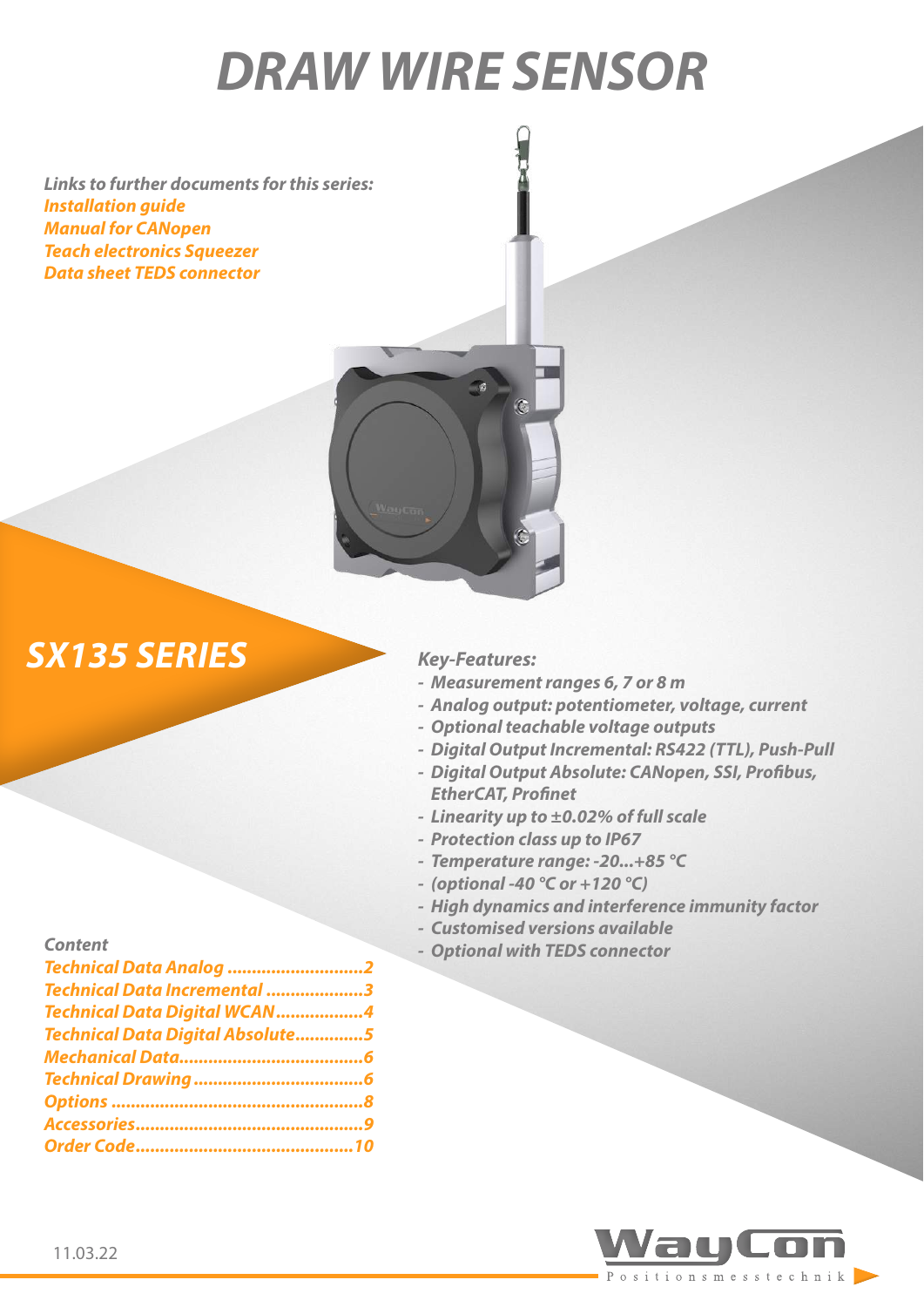## <span id="page-1-0"></span>**TECHNICAL DATA ANALOG OUTPUT**

| Measurement range MR <sup>1)</sup> | [m] | 6                   | $\overline{7}$                                                              | 8 |
|------------------------------------|-----|---------------------|-----------------------------------------------------------------------------|---|
| Linearity                          | [%] |                     | ±0.1                                                                        |   |
| Improved linearity (optional)      | [%] |                     | $\pm 0.05$                                                                  |   |
| Resolution                         |     |                     | see output types below                                                      |   |
| Sensor element                     |     |                     | <b>Hybrid Potentiometer</b>                                                 |   |
| Connection                         |     |                     | connector output M12 or cable output axial (TPE cable)                      |   |
| <b>Protection class</b>            |     | IP65, optional IP67 |                                                                             |   |
| Humidity                           |     |                     | max. 90 % relative, no condensation                                         |   |
| Temperature                        |     |                     | see output types below                                                      |   |
| Mechanical data                    |     |                     | extraction force, max. velocity and max. acceleration see "Mechanical Data" |   |
| Housing                            |     |                     | aluminium, anodised, spring case PA6                                        |   |
| Draw wire                          |     |                     | stainless steel V2A Ø 0.5 mm                                                |   |
| Weight                             | [g] |                     | approx. 1700, depending on the measurement range                            |   |
| <sup>1)</sup> others on request    |     |                     |                                                                             |   |

## **ELECTRICAL DATA ANALOG OUTPUT**

| <b>Output type</b>          |                                                  | <b>Potentiometer</b> |                                 | Voltage <sup>1)</sup>                         |                |                                                      | <b>Current</b>       | Voltage (teachable)                          |                                      |                          |
|-----------------------------|--------------------------------------------------|----------------------|---------------------------------|-----------------------------------------------|----------------|------------------------------------------------------|----------------------|----------------------------------------------|--------------------------------------|--------------------------|
| Order Code                  | 1R                                               | 5R                   | 10R                             | 4,5V                                          | 5V             | 55V                                                  | <b>10V</b>           | 420A                                         | 5VT                                  | 10VT                     |
| Output                      | $1 k\Omega$                                      | 5 k $\Omega$         | $10 k\Omega$                    | 0.54.5V                                       | 05V            | $-5+5V$                                              | 010V                 | 420 mA                                       | 05V                                  | 010V                     |
| Supply                      |                                                  | max. 30 V            |                                 |                                               | 830 VDC        |                                                      | 1230 VDC             | 1230 VDC <sup>2)</sup>                       | 835 VDC                              |                          |
| Recommended cursor current  |                                                  | $<$ 1 $\mu$ A        |                                 |                                               |                |                                                      |                      |                                              |                                      |                          |
| Current consumption max.    |                                                  |                      |                                 | max. 25 mA (no load)                          |                |                                                      |                      |                                              |                                      |                          |
| Power consumption max.      |                                                  |                      |                                 |                                               |                |                                                      |                      | max. 200 mW                                  |                                      |                          |
| Output current              |                                                  |                      |                                 | max. 10 mA, min. load 10 k $\Omega$           |                |                                                      |                      | max. 50 mA<br>in case of error <sup>3)</sup> | max. 10 mA,<br>min. load 1 $k\Omega$ |                          |
| <b>Dynamics</b>             |                                                  |                      | <3 ms from 0100 % and 1000 %    |                                               |                | <1 ms from 0100 %<br>1 <sub>ms</sub><br>and 1000 %   |                      |                                              |                                      |                          |
| Resolution                  |                                                  |                      |                                 | theoretically unlimited, limited by the noise |                |                                                      | $1 \text{ mV}$       |                                              |                                      |                          |
| <b>Noise</b>                | depends on the quality of<br>the power supply    |                      | $0.5 \text{ mV}_{\text{eff}}$   |                                               |                | 1.6 $\mu$ A <sub>eff</sub>                           | 2 m $V_{\text{eff}}$ |                                              |                                      |                          |
| Inverse-polarity protection |                                                  |                      | yes                             |                                               |                |                                                      |                      | $\overline{a}$                               |                                      |                          |
| Short-circuit proof         |                                                  |                      | yes                             |                                               |                |                                                      | yes                  |                                              |                                      |                          |
| Operating temperature       | -20+85 °C / optional:<br>-40+85 °C or -20+120 °C |                      | -20+85 °C / optional: -40+85 °C |                                               |                |                                                      |                      |                                              |                                      |                          |
| Temperature coefficient     |                                                  | ±0.0025 %/K          |                                 | 0.0037 %/K                                    |                |                                                      | 0.0079 %/K           |                                              | 0.0016 %/K                           |                          |
| <b>EMC</b>                  |                                                  |                      |                                 | according to EN 61326-1:2013                  |                |                                                      |                      |                                              |                                      |                          |
| Circuit                     | $+\mathsf{V}$                                    | Cursor               | <b>GND</b>                      |                                               | Signal<br>$+V$ | $\mathsf{GND}_\mathsf{Signal}$<br><b>GND</b><br>$+V$ |                      | $+V$<br>Signal<br>$+V$                       | Signal<br>$+V$                       | <b>MFL</b><br><b>GND</b> |

<sup>1)</sup> Galvanically isolated

2) Load: 250 Ω (max. 500 Ω)

<sup>3)</sup> Load max. 0.5 kΩ

MFL = multi-functional line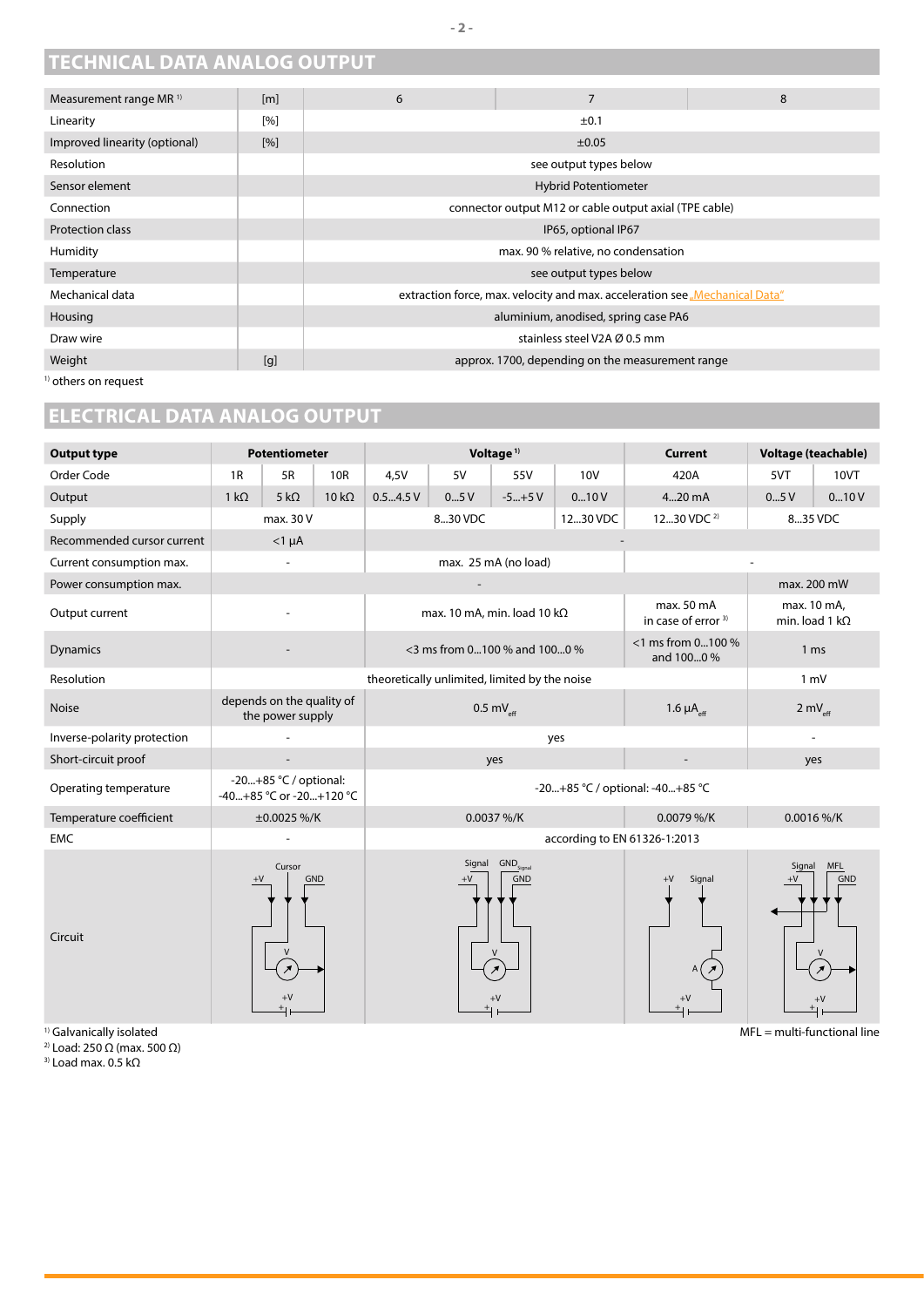## <span id="page-2-0"></span>**TECHNICAL DATA DIGITAL OUTPUT INCREMENTAL**

| Measurement range <sup>1)</sup> | [m]                | 6                                                              | 7                                                                                                   | 8 |  |  |
|---------------------------------|--------------------|----------------------------------------------------------------|-----------------------------------------------------------------------------------------------------|---|--|--|
| Linearity                       | [%]                |                                                                | $\pm 0.05$                                                                                          |   |  |  |
| Improved linearity (optional)   | [%]                |                                                                | $\pm 0.02$ (only in combination with resolution 5.6 pulses/mm, or higher)                           |   |  |  |
| Resolution $1$ <sup>1)</sup>    | [pulses/mm]        |                                                                | 0.28 / 2.8 / 5.6 / 14 (the resolution can be raised by the factor 4 using quadruple edge detection) |   |  |  |
| Z-pulse distance                | [mm]               |                                                                | 357.14                                                                                              |   |  |  |
| Sensor element                  |                    |                                                                | Incremental-Encoder with optical code disk                                                          |   |  |  |
| Output signal                   |                    |                                                                | A, B and Z pulse (plus inverted pulses /A, /B and /Z)                                               |   |  |  |
| Connection                      |                    | connector output M12 radial or cable output radial (PVC cable) |                                                                                                     |   |  |  |
| <b>Protection class</b>         |                    | IP65, optional IP67                                            |                                                                                                     |   |  |  |
| Humidity                        |                    |                                                                | max. 90 % relative, no condensation                                                                 |   |  |  |
| Operating temperature           | $\lceil^{\circ}$ C |                                                                | $-20+85$                                                                                            |   |  |  |
| Mechanical data                 |                    |                                                                | extraction force, max. velocity and max. acceleration see "Mechanical Data"                         |   |  |  |
| Housing                         |                    |                                                                | aluminium, anodised, spring case PA6                                                                |   |  |  |
| Draw wire                       |                    |                                                                | stainless steel V2A Ø 0.5 mm                                                                        |   |  |  |
| Weight                          | [g]                |                                                                | approx. 1700, depending on the measurement range                                                    |   |  |  |
|                                 |                    |                                                                |                                                                                                     |   |  |  |

<sup>1)</sup> others on request

## **ELECTRICAL DATA DIGITAL OUTPUT INCREMENTAL**



## **OUTPUT SIGNAL DIGITAL OUTPUT INCREMENTAL**

#### **Output signal**

Pulses A and B are 90° phase-delayed (detection of direction). The Z-Pulse is emitted once per turn. The Z-Pulse distance is 357.14 mm (= circumference of the rope drum) and can be used as a reference mark.

*(The diagram shows the signal without inverted signals; time line for return of rope.)*



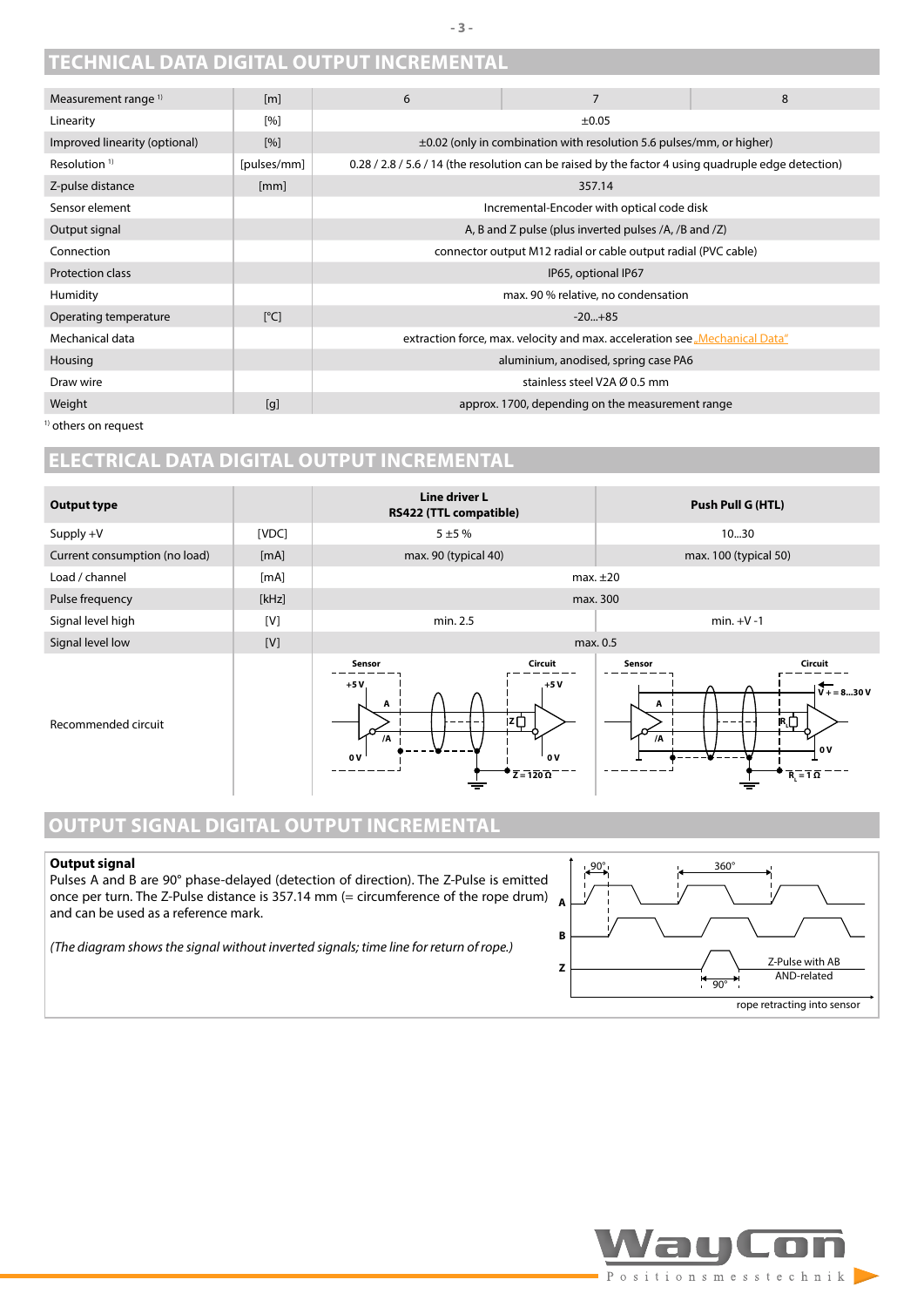## <span id="page-3-0"></span>**TECHNICAL DATA DIGITAL OUTPUT ABSOLUTE CANopen (WCAN)**

| Measurement range       | [m]                     | 6 | $\overline{7}$                                                              | 8 |
|-------------------------|-------------------------|---|-----------------------------------------------------------------------------|---|
| Linearity               | [%]                     |   | ±0.1                                                                        |   |
| Repeatability           | $[%]$                   |   | ±0.1                                                                        |   |
| Resolution              |                         |   | 0.002 % of the measurement range                                            |   |
| Sensor element          |                         |   | Potentiometer                                                               |   |
| Connection              |                         |   | connector output M12 axial or cable output axial (TPE cable)                |   |
| <b>Protection class</b> |                         |   | IP65, optional IP67                                                         |   |
| Humidity                |                         |   | max. 90 % relative, no condensation                                         |   |
| Operating temperature   | $\lceil^{\circ}C\rceil$ |   | -20+85 / optional: -40+85                                                   |   |
| Mechanical data         |                         |   | extraction force, max. velocity and max. acceleration see "Mechanical Data" |   |
| Housing                 |                         |   | aluminium, anodised, spring case PA6                                        |   |
| Draw wire               |                         |   | stainless steel V2A Ø 0.5 mm                                                |   |
| Weight                  | [g]                     |   | approx. 1700, depending on the measurement range                            |   |

## **ELECTRICAL DATA DIGITAL OUTPUT ABSOLUTE CANopen (WCAN)**

| Link to the manual                  |       | <b>CANopen (WCAN)</b>                                                                                           |
|-------------------------------------|-------|-----------------------------------------------------------------------------------------------------------------|
| CAN specification                   |       | Full CAN 2.0B (ISO11898)                                                                                        |
| Communication profile               |       | CANopen CIA 301 V 4.2.0                                                                                         |
| Device profile                      |       | Encoder, absolute linear; CiA 406 V 3.2.0                                                                       |
| Error control                       |       | Producer Heartbeat, Emergency Message, Node Guarding                                                            |
| Node ID                             |       | Default: 7, configurable via SDO and Squeezer (offline configuration) <sup>1)</sup>                             |
| PDO                                 |       | 1 x TPDO, static mapping                                                                                        |
| PDO Modes                           |       | Event-triggered, Time-triggered, Sync-cyclic, Sync-acyclic                                                      |
| <b>Transmission rate</b>            |       | 1 Mbps, 800, 500, 250, 125, 50, 20 kbps configurable via SDO and Squeezer (offline configuration) <sup>1)</sup> |
| Integrated Bus termination resistor |       | 120 $\Omega$ , connectible via SDO and Squeezer (offline configuration) <sup>1)</sup>                           |
| Bus, galvanic separation            |       | <b>No</b>                                                                                                       |
| Supply                              | [VDC] | 830                                                                                                             |
| Current consumption                 |       | 10 mA typical at 24 V, 20 mA typical at 12 V                                                                    |
| Measurement rate                    |       | 1 kHz with 16-bit resolution                                                                                    |
| Electrical protection               |       | inverse polarity protection                                                                                     |
| Temperature coefficient             | [%K]  | 0.0014                                                                                                          |
| <b>EMC</b>                          |       | DIN EN61326-1:2013, conformity with directive 2014/30/EU                                                        |

 $1)$  For more information on the offline configuration please refer to the  $C\Delta N$  open manual.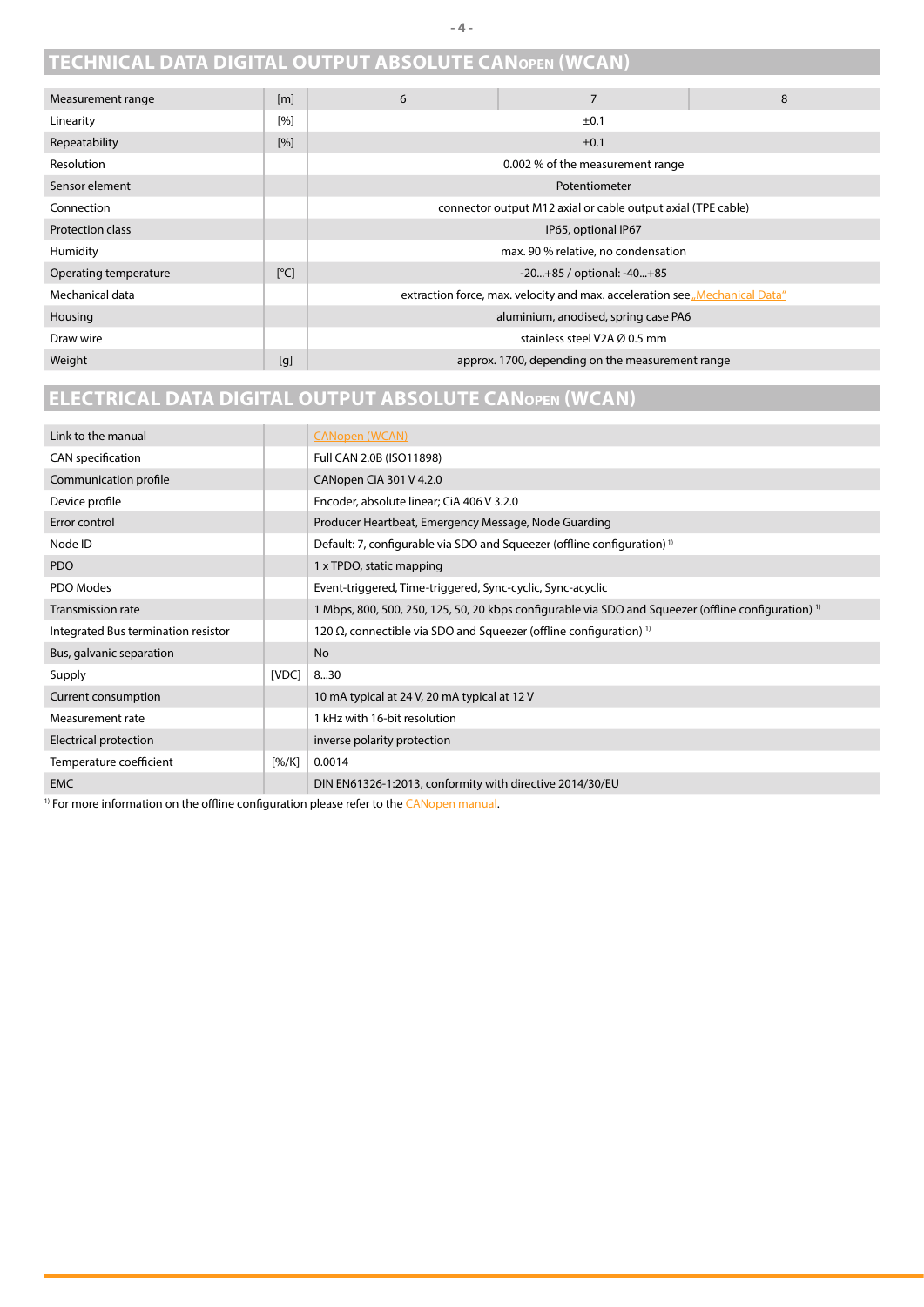## <span id="page-4-0"></span>**TECHNICAL DATA DIGITAL OUTPUT ABSOLUTE**

| Type (Link to the encoder data sheet)    |                      | SSI                                                    | <b>CANopen (CAN)</b>                                                              | Profibus-DP                                       | <b>EtherCAT</b> | Profinet       |
|------------------------------------------|----------------------|--------------------------------------------------------|-----------------------------------------------------------------------------------|---------------------------------------------------|-----------------|----------------|
| Link to the manual / file                |                      | $\overline{a}$                                         | <b>Manual / EDS</b>                                                               | Manual / GSD                                      | Manual / XML    | Manual / GSDMI |
| Measurement range                        | [mm]                 |                                                        |                                                                                   | 6/7/8                                             |                 |                |
| Linearity                                | [%]                  |                                                        | $\pm 0.05$                                                                        |                                                   |                 |                |
| Resolution scalable (via software)       |                      | no                                                     |                                                                                   |                                                   | yes             |                |
| <b>Resolution standard</b>               | [pulses/mm]<br>[bit] | 22.94<br>12                                            |                                                                                   |                                                   | 22.94<br>13     |                |
| Resolution max.                          | [pulses/mm]<br>[bit] | $\overline{\phantom{a}}$                               |                                                                                   |                                                   | 183.5<br>16     |                |
| Sensor element                           |                      |                                                        |                                                                                   | Multiturn-Absolute-Encoder with optical code disk |                 |                |
| Connection                               |                      | see order code                                         |                                                                                   |                                                   |                 |                |
| Supply                                   | [VDC]                | 1030 (reverse polarity protection of the power supply) |                                                                                   |                                                   |                 |                |
| Current consumption (at 24 VDC, no load) | [mA]                 | max. 50                                                | max. 100                                                                          |                                                   | max. 120        | max. 200       |
| Protection class                         |                      |                                                        |                                                                                   | IP65, optional IP67                               |                 |                |
| Humidity                                 |                      |                                                        |                                                                                   | max. 90 % relative, no condensation               |                 |                |
| Operating temperature                    | [°C]                 |                                                        |                                                                                   | $-20+85$                                          |                 |                |
| Mechanical data                          |                      |                                                        | extraction force, maximum velocity and maximum acceleration see "Mechanical Data" |                                                   |                 |                |
| Housing                                  |                      | aluminium, anodised, spring case PA6                   |                                                                                   |                                                   |                 |                |
| Draw wire                                |                      |                                                        |                                                                                   | stainless steel V2A Ø 0.5 mm                      |                 |                |
| Weight                                   | [g]                  |                                                        |                                                                                   | approx. 1700, depending on the measurement range  |                 |                |

## **ELECTRICAL DATA DIGITAL OUTPUT ABSOLUTE**

#### **Parameters of the SSI interface (8.5863.122X.G222)**

| Code                         | Gray                                                              |
|------------------------------|-------------------------------------------------------------------|
| Output driver                | RS485 Transceiver-Type                                            |
| Permissible load / channel   | $max.+20$ mA                                                      |
| Signal level                 | HIGH: typical 3.8 V LOW: with<br>$I_{load}$ = 20 mA typical 1.3 V |
| Resolution                   | 12 bit                                                            |
| SSI clock rate               | ST-resolution: 50 kHz2 MHz                                        |
| Monoflop time                | $≤15 \mu s$                                                       |
| Data refresh rate            | $\leq$ 1 µs                                                       |
| <b>Status and Parity bit</b> | on request                                                        |

#### Parameters of the EtherCAT interface (8.5868.12B2.B212)

| Code                    | Binary                                                                                                                        |
|-------------------------|-------------------------------------------------------------------------------------------------------------------------------|
| Protocol                | EtherNet / EtherCAT                                                                                                           |
| Modes                   | Freerun, Distributed Clock                                                                                                    |
| Diagnostic LED<br>red   | LED is ON with the following fault conditions:<br>Sensor error (internal code or LED error), low<br>voltage, over-temperature |
| Run LED green           | LED is ON with the following conditions: Preop-,<br>Safeop and Op-State (EtherCAT Status machine)                             |
| 2 x Link LEDs<br>yellow | LED is ON with the following conditions (Port IN<br>and Port OUT): Link detected                                              |

#### **Parameters of the Profinet interface (8.5868.12C2.C212)**

| Code                                                                     | Binary                                                                                                                                                                                                                                              |
|--------------------------------------------------------------------------|-----------------------------------------------------------------------------------------------------------------------------------------------------------------------------------------------------------------------------------------------------|
| Protocol                                                                 | PROFINET 10                                                                                                                                                                                                                                         |
| LED Link1/Link2                                                          | $green = active link / yellow = data transfer$                                                                                                                                                                                                      |
| <b>Ezturn Software</b><br>for Profinet<br>(supplied with the<br>encoder) | • Monitoring of cyclic data (e.g. position, speed)<br>• Monitoring of acyclic data (e.g. IMO, electronic<br>name plate, encoder parameters, warnings and<br>error messages, preset)<br>• Setting of preset values<br>• Firmware updates via the bus |

#### **Parameters of the CANopen interface (CAN) (8.5868.122X.2122)**

| Code                       | Binary                                                                                                                           |
|----------------------------|----------------------------------------------------------------------------------------------------------------------------------|
| Interface                  | CAN High-Speed acc. to ISO 11898, Basic- and<br>Full-CAN, CAN Specification 2.0 B                                                |
| Protocol                   | CANopen profile DS406 V3.2 with manufacturer-<br>specific add-ons                                                                |
| Baud rate                  | 101000 kbit/s (can be set via DIP switches or software)                                                                          |
| Node address               | 1127 (can be set via rotary switches or software)                                                                                |
| Termination                | can be set via DIP switches or software                                                                                          |
| <b>SET Button (Option)</b> | Zero or defined value option                                                                                                     |
| LED                        | LED is ON with the following fault conditions:<br>Sensor error (internal code or LED error) too low<br>voltage, over-temperature |

#### **Parameters of the Profibus DP interface (8.5868.123X.3112)**

| Code                   | Binary                                                                                |
|------------------------|---------------------------------------------------------------------------------------|
| Interface              | Profibus DP 2.0 Standard (DIN 19245 Part 3),<br>RS485 Driver galvanically isolated    |
| Protocol               | Profibus Encoder Profile V1.1 Class1 and Class2 with<br>manufacturer-specific add-ons |
| Baud rate              | maximum 12 Mbit/s                                                                     |
| Device address         | 1127 (set by rotary switches)                                                         |
| Termination switchable | set by DIP switches                                                                   |
| SET Button (Option)    | Zero or defined value option                                                          |
| I FD                   | LED is ON with the following fault conditions:<br>Sensor error, Profibus error        |

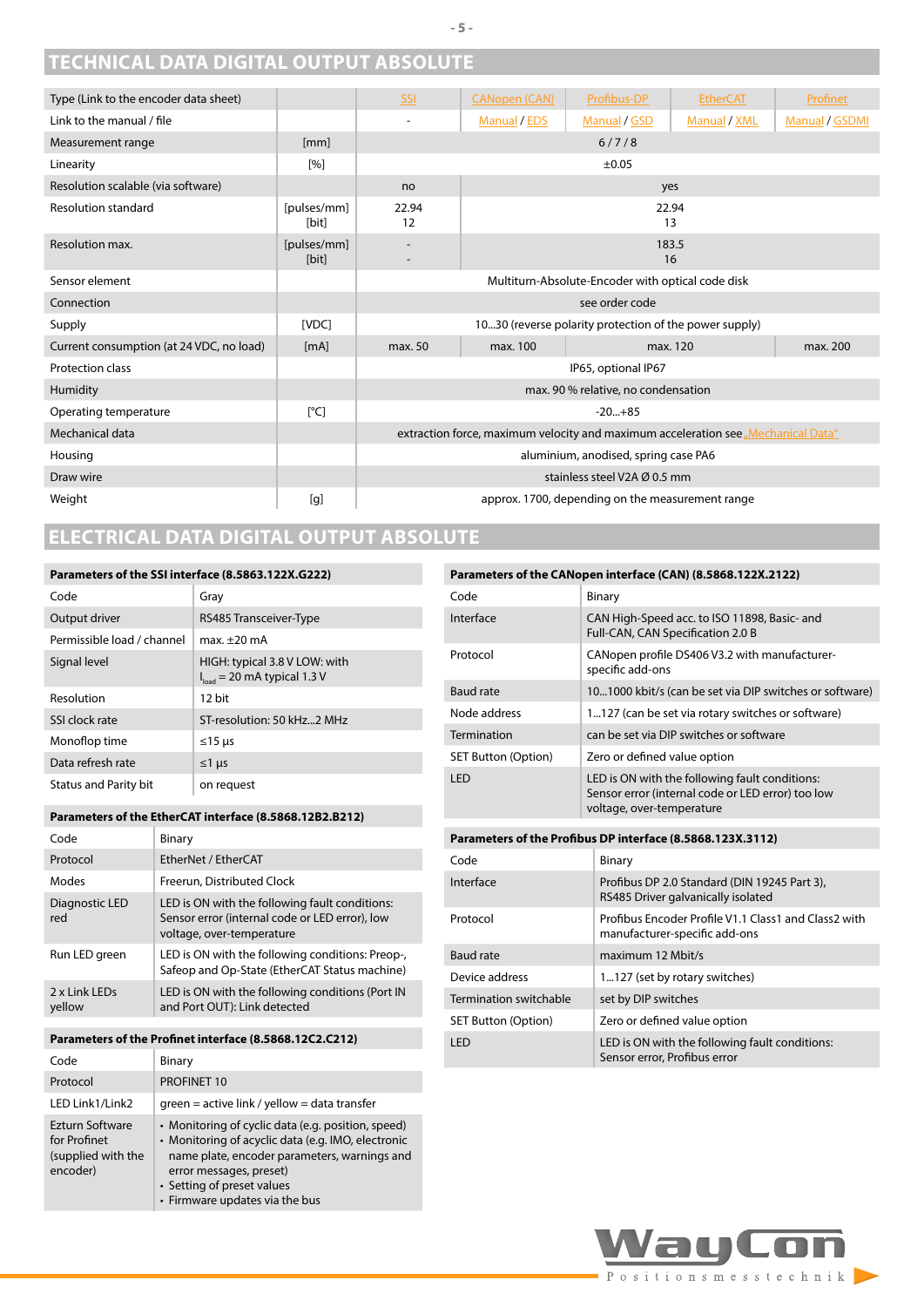## <span id="page-5-1"></span><span id="page-5-0"></span>**MECHANICAL DATA**

| Measurement range [m] | <b>Extraction force <math>F_{min}</math> [N]</b> | <b>Extraction force <math>F_{\text{max}}</math> [N]</b> | Velocity $V_{max}$ [m/s] <sup>1)</sup> | Acceleration $a_{max}$ [m/s <sup>2</sup> ] <sup>1)</sup> |
|-----------------------|--------------------------------------------------|---------------------------------------------------------|----------------------------------------|----------------------------------------------------------|
|                       | 7.8                                              | 13.6                                                    |                                        | 140                                                      |
|                       | 8.Z                                              |                                                         |                                        | 140                                                      |
|                       | 8.Z                                              | 15.2                                                    |                                        | 140                                                      |

<sup>1)</sup> reduced to 80 % with option IP67

## **TECHNICAL DRAWING ANALOG OUTPUT AND DIGITAL OUTPUT WCAN**



## **TECHNICAL DRAWING DIGITAL OUTPUT INCREMENTAL**

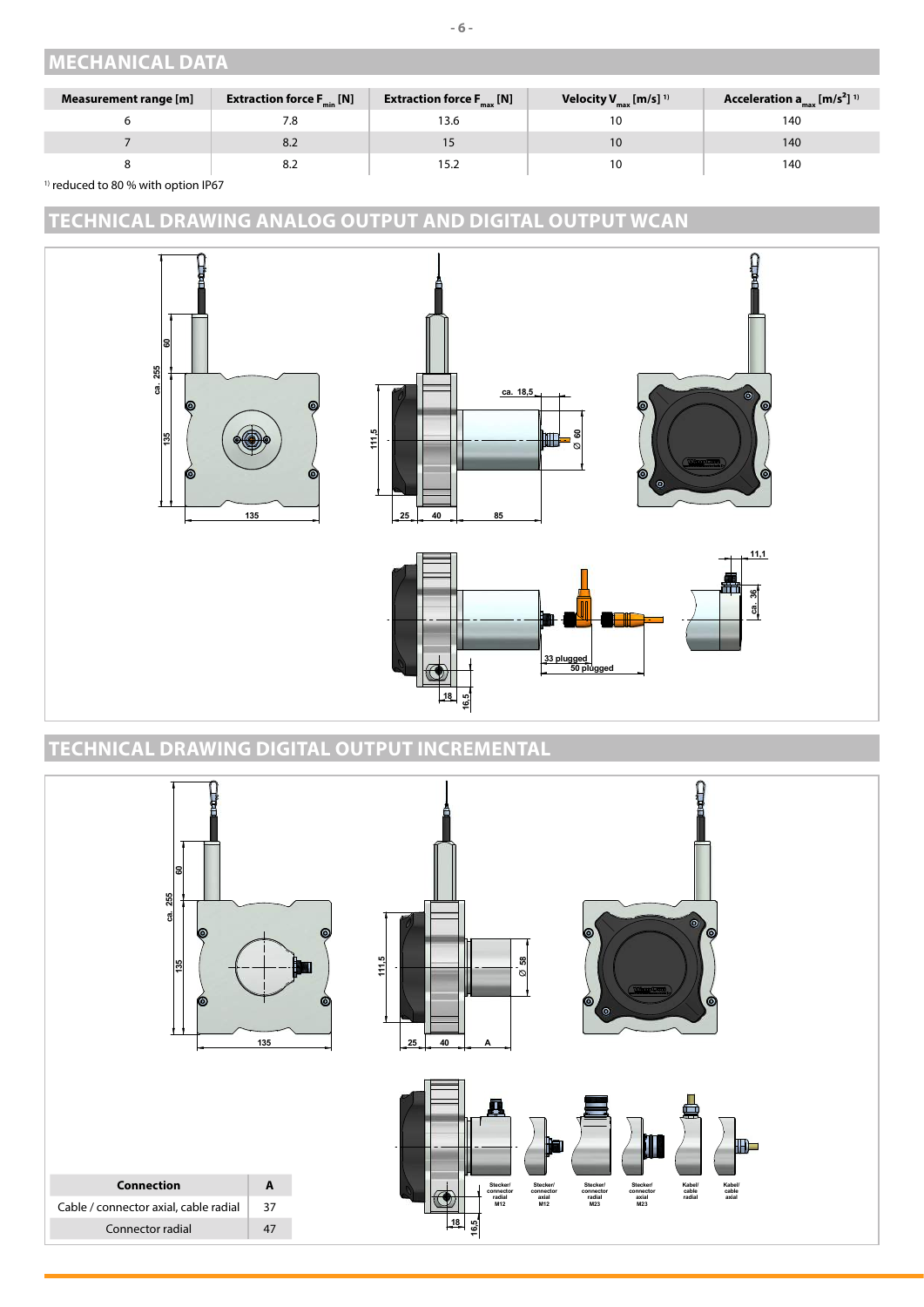## **TECHNICAL DRAWING DIGITAL OUTPUT ABSOLUTE**



## **MOUNTING OPTIONS**



Positionsmesstechnik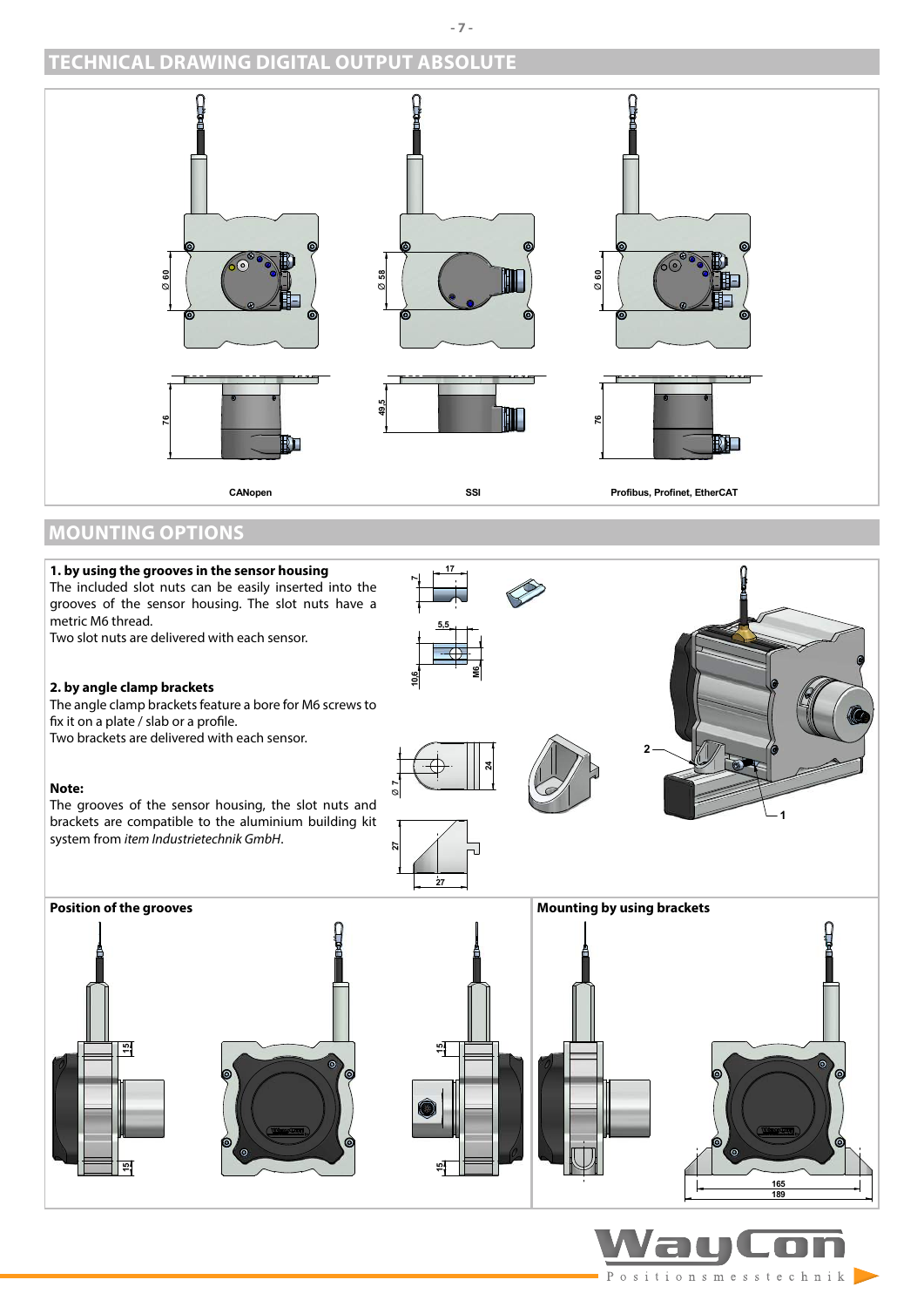### <span id="page-7-1"></span><span id="page-7-0"></span>**OPTIONS**

Inverted output signal (analog output only)

I





| Synthetic wire rope                                             | <b>COR</b>  | Synthetic wire rope, made out of abrasion resistant and enhanced Coramid.                                                                                                                                                                                                         |                                                                           |
|-----------------------------------------------------------------|-------------|-----------------------------------------------------------------------------------------------------------------------------------------------------------------------------------------------------------------------------------------------------------------------------------|---------------------------------------------------------------------------|
| Rope fixation by M4 thread                                      | M4          | Optional, pivoted rope fixation with screw thread<br>M4, length 22 mm. Ideal for attachment to<br>through holes or thread holes M4.                                                                                                                                               | rope clip with drill<br>protection (standard)<br>∏∣⊙¤<br>M4 rope fixation |
| Rope fixation by eyelet                                         | R1          | The end of the wire rope is equipped with a eyelet<br>instead of a rope clip.<br>Inside diameter 20 mm                                                                                                                                                                            |                                                                           |
| Rope fixation with cylindrical pin and M6<br>through bore       | ZH, ZR      | ZH: cylindrical pin with M6 through bore<br>ZR: cylindrical pin with M6 through bore and<br>carbine ring                                                                                                                                                                          |                                                                           |
| <b>Protection class IP67</b>                                    | <b>IP67</b> | Use option IP67, if the sensor will operate in a humid environment. Note that with this option there<br>may occur a light hysteresis in the output signal due to the special sealing. The max. acceleration<br>and displacement speed are reduced to 80 % of the specified value. |                                                                           |
| Corrosion protection                                            | <b>CP</b>   | Includes a V4A wire rope, stainless steel bearings and option M4. The sensors rope drum gets<br>HARTCOAT® coated. This coating is a hard-anodic oxidation that protects the sensor from corrosion<br>by aggressive media (e. g. sea water) with a hard ceramics-like layer.       |                                                                           |
| Increased corrosion protection<br>(analog output only)          | <b>ICP</b>  | Components of the housing and the rope drum get HARTCOAT® coated. Includes the options CP,<br>IP67 and M4.                                                                                                                                                                        |                                                                           |
| Increased temperature range High<br>(potentiometer output only) | H120        | Sensors with potentiometer output and cable output can be operated from -20 to +120 $^{\circ}$ C when<br>this option is used.                                                                                                                                                     |                                                                           |
| Increased temperature range Low<br>(analog output only)         | T40         | Special components and a low temperature grease make a working temperature down to -40 °C<br>(up to $+85$ °C) possible.                                                                                                                                                           |                                                                           |

TEDS connector (in combination with analog and cable out-

put only; more information about **TEDS**)

TDP: Assembling + programming

TD: Assembling

TD, TDP, TDPS

TDPS: Assembling + programming + 35 measurement points

K3: at the bottom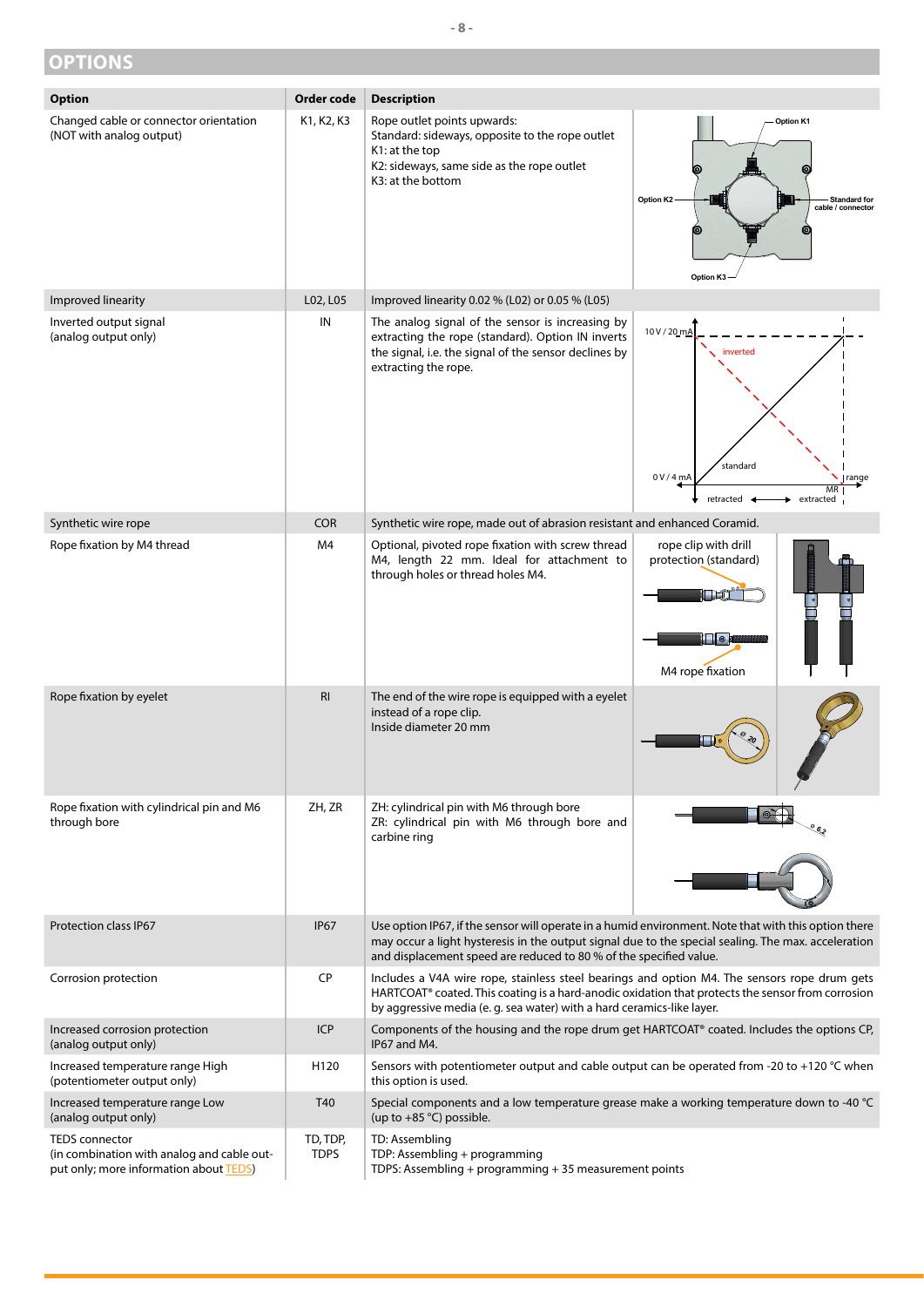### <span id="page-8-0"></span>**ACCESSORIES**

#### **Teach electronics - Squeezer**

Draw wire sensors with the analogue output versions 5VT and 10VT are equipped with teachable, internal electronics, called VT-Electronics. The signals provided by the sensor's potentiometer are digitized by the VT-Electronics. This digital information is first processed by the electronics, then transformed back and given out as an analogue output signal 0 to 5 V or 0 to 10 V.

- The digitization offers two possibilities of adjustment, by which the sensor can be configured individually using the Squeezer:
- Teaching of the measurement range. After a successful teaching process, the squeezer can be pulled off the sensor and be replaced by a standard cable or connector.
- Setting an individual switching point. The squeezer allows the setting of an individual switching point open collector. The switching signal is emitted through the multi-functional line MFL.



A detailed description of the functions can be found in the [Squeezer manual](https://www.waycon.biz/fileadmin/accessories/Teach-Electronics-Squeezer-Installation-Guide.pdf).

#### **Deflection pulley - UR2**



any assembly time. A rubber coating provides gentle contact (e. g. on varnished surfaces) and prevents from slipping due to vibration. The magnet consists of a neodym core for an increased adhesive force of 260 N. The hook makes it easy to attach the rope clip. rope of the sensor. Please note that the maximum measuring range of the sensor is reduced by 29 mm and that the RCS is not compatible with the option RI.





Ø **44**

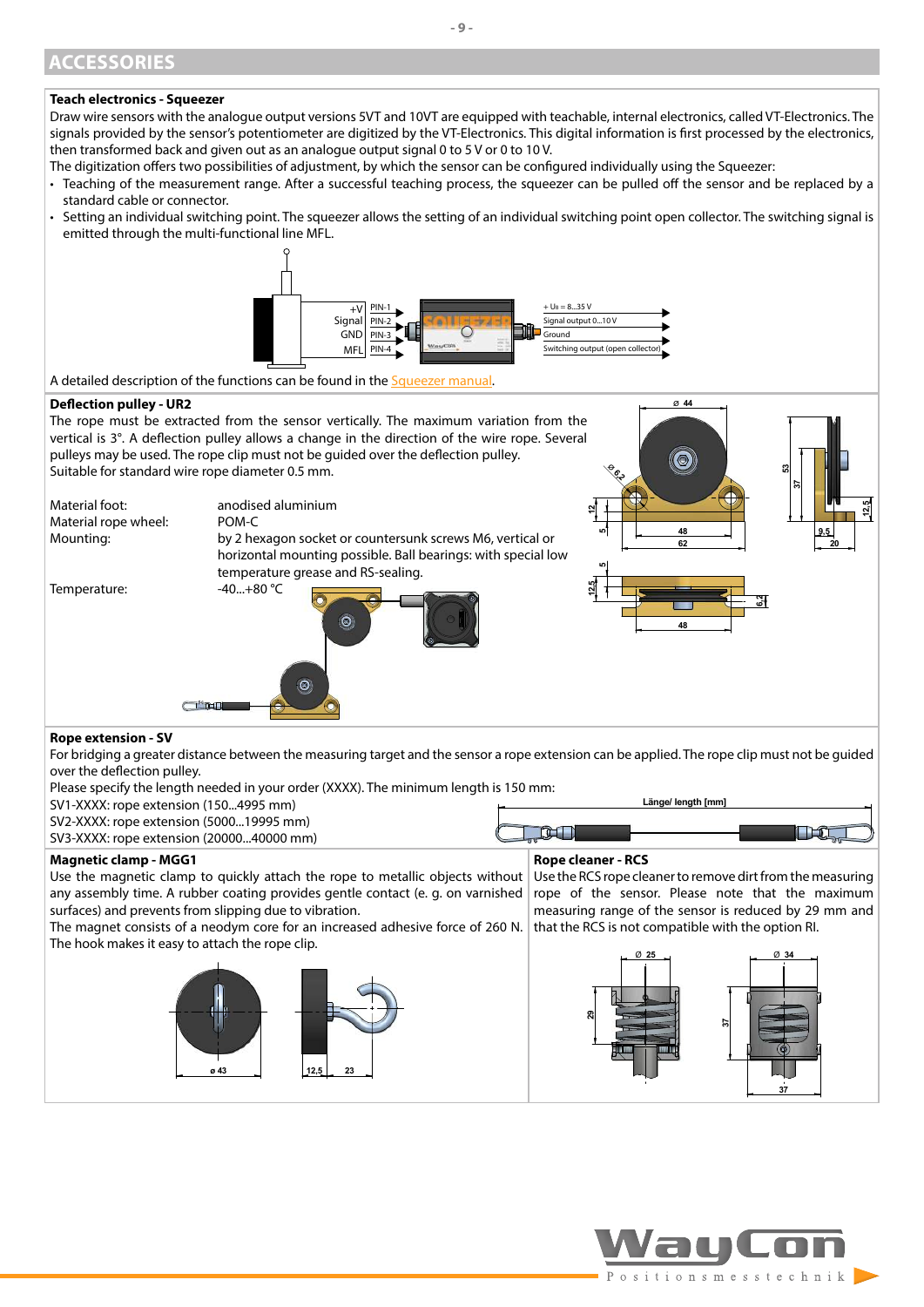## <span id="page-9-0"></span>**ORDER CODE ANALOG OUTPUT**

|                                                  |                                       |                 | $SX135-$ |  |  |
|--------------------------------------------------|---------------------------------------|-----------------|----------|--|--|
|                                                  |                                       |                 |          |  |  |
| Measurement range MR [m]<br>6/7/8                |                                       |                 |          |  |  |
|                                                  |                                       |                 |          |  |  |
| <b>Output signal</b>                             |                                       |                 |          |  |  |
| Potentiometer                                    | $1 k\Omega$                           | 1R              |          |  |  |
| Potentiometer                                    | 5 kO                                  | 5R              |          |  |  |
| Potentiometer                                    | $10 k\Omega$                          | 10 <sub>R</sub> |          |  |  |
| Voltage                                          | 0.54.5V                               | 4,5V            |          |  |  |
| Voltage                                          | 05V                                   | 5V              |          |  |  |
| Voltage                                          | $-5+5V$                               | 55V             |          |  |  |
| Voltage                                          | 010V                                  | 10V             |          |  |  |
| Voltage                                          | 05 V (teachable)                      | 5VT             |          |  |  |
| Voltage                                          | 010 V (teachable)                     | 10VT            |          |  |  |
| Current                                          | $420$ mA                              | 420A            |          |  |  |
| <b>Connection</b>                                |                                       |                 |          |  |  |
|                                                  | Connector output M12, axial, 4 poles  | <b>SA12</b>     |          |  |  |
|                                                  | Connector output M12, radial, 4 poles | <b>SR12</b>     |          |  |  |
| Cable output, axial, 2 m, 4 poles                |                                       | <b>KA02</b>     |          |  |  |
| Cable output, axial, 5 m, 4 poles                |                                       | <b>KA05</b>     |          |  |  |
| Cable output, axial, 10 m, 4 poles <sup>1)</sup> |                                       | <b>KA10</b>     |          |  |  |
| <b>Version</b>                                   |                                       |                 |          |  |  |
| Standard                                         |                                       |                 |          |  |  |
| Sensor with options                              |                                       | $\Omega$        |          |  |  |
| <sup>1)</sup> larger lengths on request          |                                       |                 |          |  |  |

| LO5<br>IN<br><b>COR</b><br>M4 | Improved linearity $\pm 0.05$ %<br>Inverted output signal<br>Synthetic wire rope (Coramid)<br>Rope fixation M4 |
|-------------------------------|----------------------------------------------------------------------------------------------------------------|
|                               |                                                                                                                |
|                               |                                                                                                                |
|                               |                                                                                                                |
|                               |                                                                                                                |
| RI                            | Rope fixation eyelet                                                                                           |
| 7H                            | Cylindrical pin                                                                                                |
| 7R                            | Cylindrical pin with carbine ring                                                                              |
| <b>IP67</b>                   | Protection class IP67                                                                                          |
| CP.                           | Corrosion protection                                                                                           |
| ICP                           | Increased corrosion protection                                                                                 |
| H <sub>120</sub>              | Increased temperature range -20+120 °C                                                                         |
| T40                           | Increased temperature range -40+85 °C                                                                          |
| TD                            | TEDS: assembling $^{2)}$                                                                                       |
| <b>TDP</b>                    | TEDS: assembling + programming $^{2)}$                                                                         |
| TDPS                          | TEDS: assembling + programming +                                                                               |
|                               | 35 measurement points <sup>2)</sup>                                                                            |

| <b>Option</b>    | Not combinable with                       |
|------------------|-------------------------------------------|
| L <sub>05</sub>  | T40                                       |
| <b>COR</b>       | Measurement range 7/8, H120               |
| M4               | CP. ICP                                   |
| RI               | CP. ICP                                   |
| ZΗ               | CP, ICP                                   |
| 7R               | CP. ICP                                   |
| <b>IP67</b>      | <b>H120, ICP</b>                          |
| CP)              | M4, RI, ZH, ZR, ICP                       |
| ICP              | M4, RI, ZH, ZR, IP67, CP                  |
| H <sub>120</sub> | 4,5V, 5V, 55V, 10V, 5VT, 10VT, 420A, COR, |
|                  | IP67, CP, ICP, T40, TD, TDP, TDPS         |
| T40              | L05, H120                                 |
| TD               | 1R, 5R, 10R, SA12, SR12, H120, TDP, TDPS  |
| <b>TDP</b>       | 1R, 5R, 10R, SA12, SR12, H120, TD, TDPS   |
| TDPS             | 1R, 5R, 10R, SA12, SR12, H120, TD, TDP    |

<sup>2)</sup> for more information about TEDS connectors see <u>here</u>

**Bold text:** standard with shorter lead time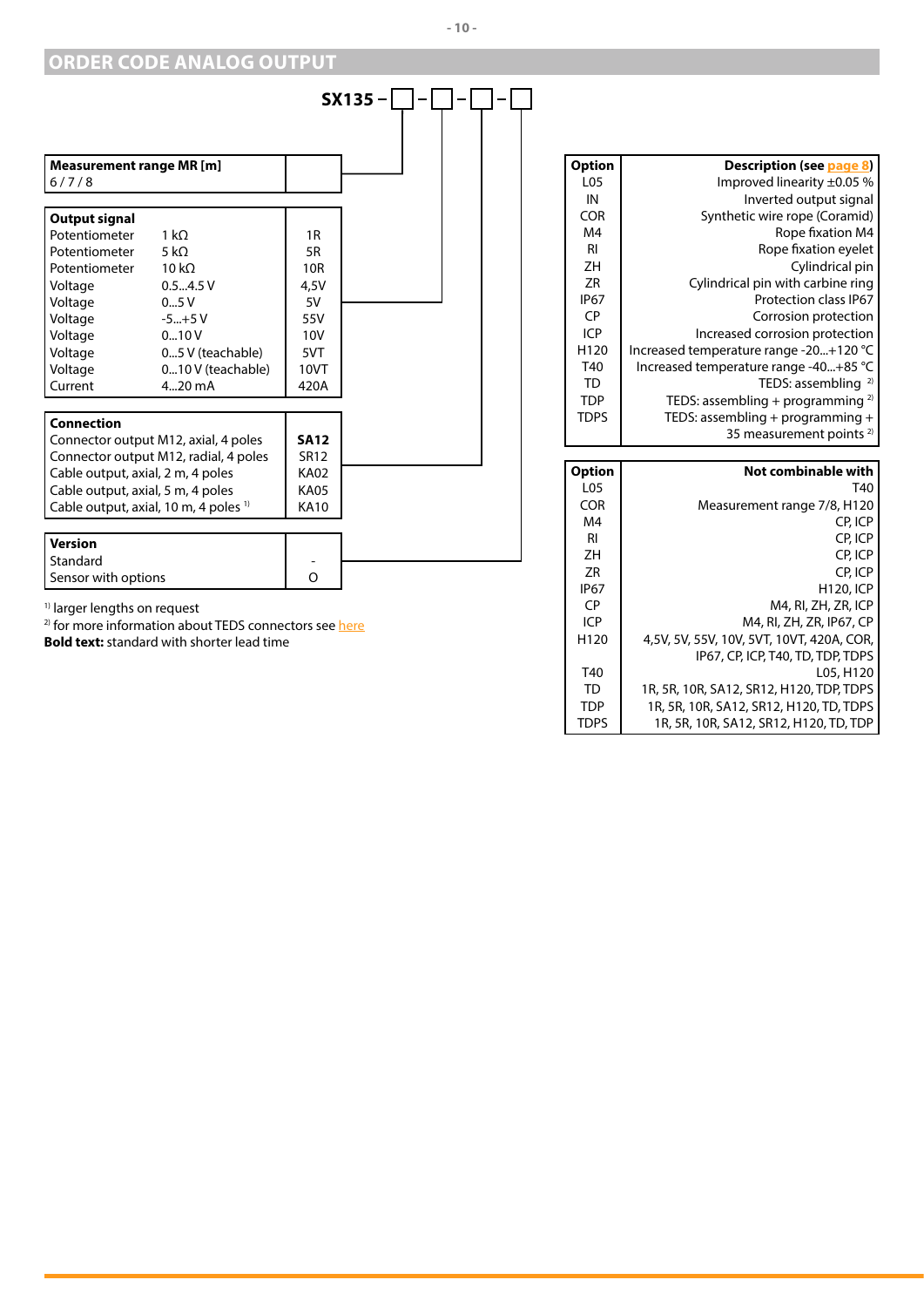#### **ORDER CODE DIGITAL OUTPUT INCREMENTAL**



| <b>Option</b>   | Description (see page 8)           |
|-----------------|------------------------------------|
| K1              | Cable/connector orientation top    |
| K <sub>2</sub>  | Cable/connector orientation left   |
| K3              | Cable/connector orientation bottom |
| L02             | Improved linearity $\pm 0.02$ %    |
| <b>COR</b>      | Synthetic wire rope (Coramid)      |
| M4              | Rope fixation M4 thread            |
| RI              | Rope fixation eyelet               |
| ZΗ              | Cylindrical pin                    |
| ΖR              | Cylindrical pin with carbine ring  |
| <b>IP67</b>     | <b>Protection class IP67</b>       |
| СP              | Corrosion protection               |
|                 |                                    |
| <b>Option</b>   | Not combinable with                |
| L <sub>02</sub> | Resolution 0.28/2.8                |
| <b>COR</b>      | Measurement range 7/8              |
| M4              | СP                                 |
| RI              | CP                                 |
| ZΗ              | СP                                 |
| ΖR              | CP                                 |
| СP              | M4, RI, ZH, ZR                     |

1) Line driver: 10 poles / Push-Pull: 8 poles

2) larger lengths on request

**Bold text:** standard with shorter lead time

#### **ORDER CODE DIGITAL OUTPUT ABSOLUTE CANopen (WCAN)**



2) WCAN: 5 poles / WCANP: 8 poles

3) larger lengths on request

| Option      | Description (see page 8)              |
|-------------|---------------------------------------|
| <b>COR</b>  | Synthetic wire rope (Coramid)         |
| M4          | Rope fixation M4                      |
| RI          | Rope fixation eyelet                  |
| ZΗ          | Cylindrical pin                       |
| ZR          | Cylindrical pin with carbine ring     |
| <b>IP67</b> | Protection class IP67                 |
| CP.         | Corrosion protection                  |
| ICP         | Increased corrosion protection        |
| T40         | Increased temperature range -40+85 °C |
|             |                                       |

| Option      | Not combinable with      |
|-------------|--------------------------|
| <b>COR</b>  | Measurement range 7/8    |
| M4          | CP, ICP                  |
| RI          | CP, ICP                  |
| 7H          | CP. ICP                  |
| ZR          | CP. ICP                  |
| <b>IP67</b> | ICP                      |
| СP          | M4, RI, ZH, ZR, ICP      |
| ICP         | M4, RI, ZH, ZR, IP67, CP |

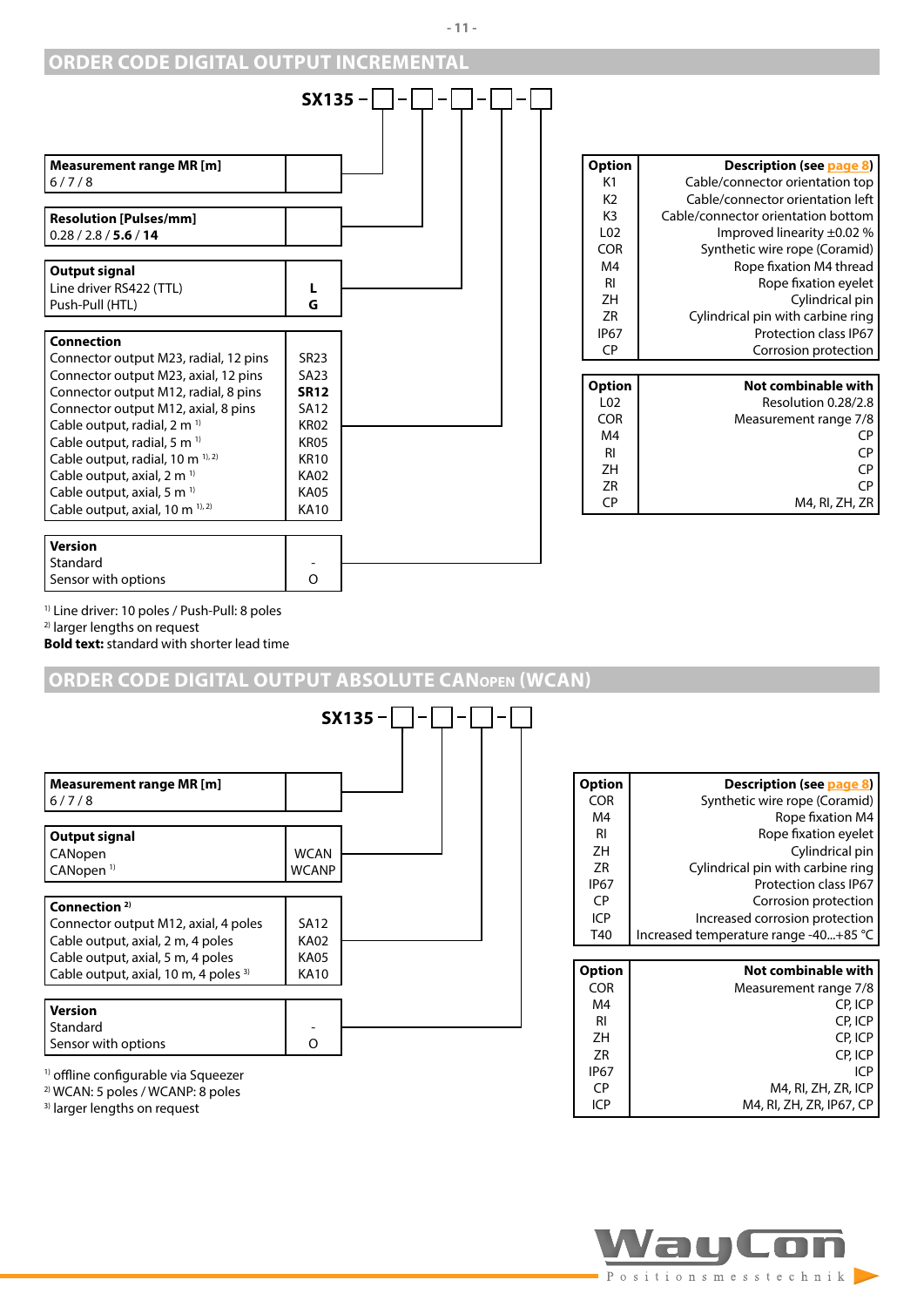## **ORDER CODE DIGITAL OUTPUT ABSOLUTE**



| Option     | Description (see page 8)           |
|------------|------------------------------------|
| K1         | Cable/connector orientation top    |
| K2         | Cable/connector orientation left   |
| K3         | Cable/connector orientation bottom |
| <b>COR</b> | Synthetic wire rope (Coramid)      |
| M4         | Rope fixation M4 thread            |
| RI         | Rope fixation eyelet               |
| ZΗ         | Cylindrical pin                    |
| ΖR         | Cylindrical pin with carbine ring  |
| IP67       | Protection class IP67              |
| СP         | Corrosion protection               |
|            |                                    |
| Option     | Not combinable with                |
| <b>COR</b> | Measurement range 7/8              |
| M4         | СP                                 |
| RI         | СP                                 |
| ZΗ         | СP                                 |
| 7R         | СP                                 |
| CР         | M4, RI, ZH, ZR                     |

1) removable bus terminal cover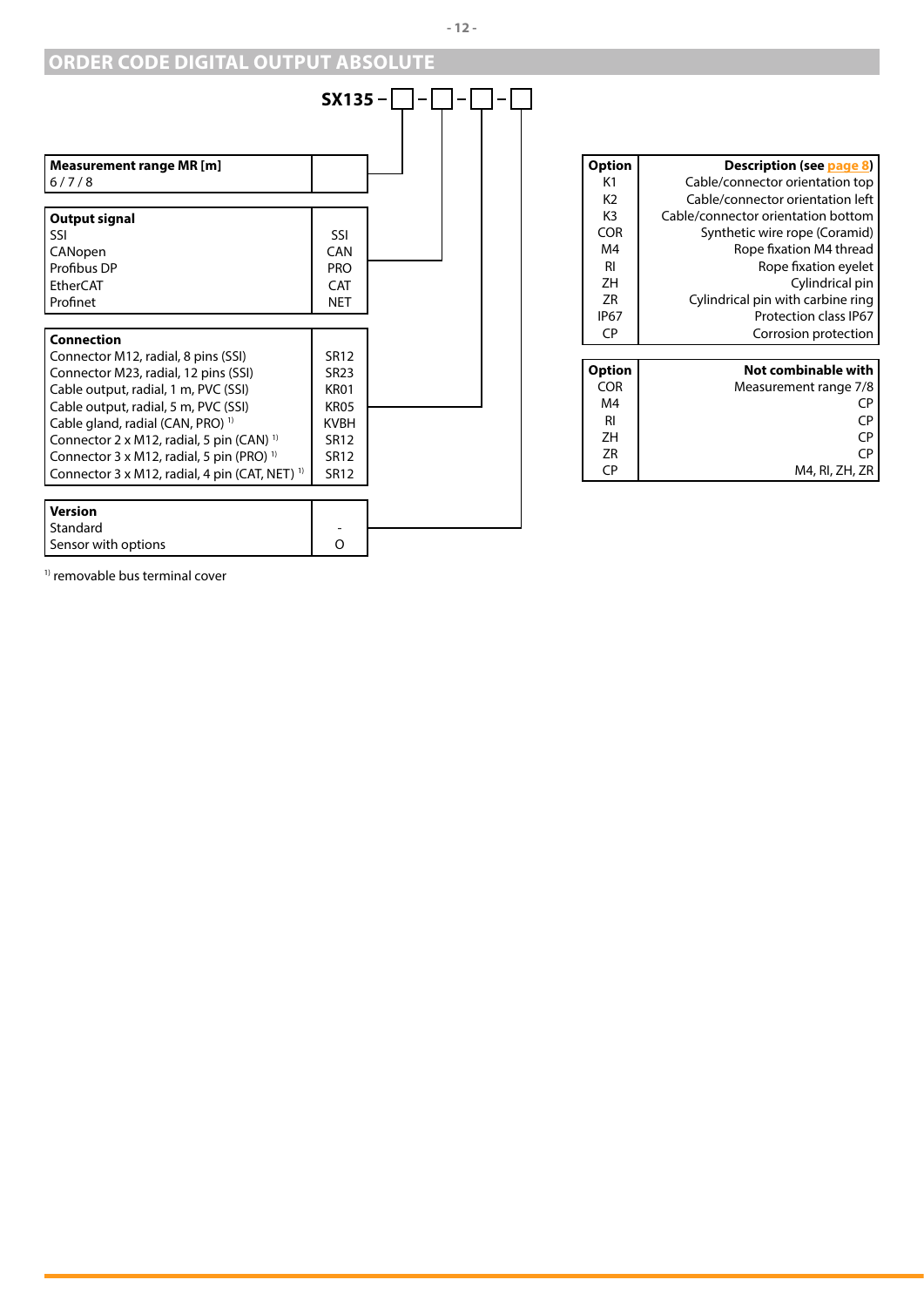## **GENERAL ACCESSORIES**

| SOUEEZER2M      | accessory for VT or WCANP output, 2 m cable  | SV1-XXXX                  | rope extension (150 mm up to 4995 mm)    |
|-----------------|----------------------------------------------|---------------------------|------------------------------------------|
| SOUEEZER5M      | accessory for VT or WCANP output, 5 m cable  | SV2-XXXX                  | rope extension (5000 mm up to 19995 mm)  |
| SOUEEZER10M     | accessory for VT or WCANP output, 10 m cable | SV3-XXXX                  | rope extension (20000 mm up to 40000 mm) |
| UR <sub>2</sub> | deflection pulley (for rope diameter 0.5 mm) | RCS-SX135-8 <sup>1)</sup> | rope cleaner                             |
| MGG1            | magnetic clamp                               |                           |                                          |

<sup>1)</sup> please note that the maximum measuring range is reduced by 29 mm when using the rope cleaner. The RCS is not compatible with the option RI.

### <span id="page-12-0"></span>**ACCESSORIES ANALOG OUTPUT**

| Cable with connector (female) M12, 4 poles, shielded, IP67 |                          |  |
|------------------------------------------------------------|--------------------------|--|
| K4P2M-S-M12                                                | 2 m, straight connector  |  |
| K4P5M-S-M12                                                | 5 m, straight connector  |  |
| K4P10M-S-M12                                               | 10 m, straight connector |  |
| K4P2M-SW-M12                                               | 2 m, angular connector   |  |
| K4P5M-SW-M12                                               | 5 m, angular connector   |  |
| K4P10M-SW-M12                                              | 10 m, angular connector  |  |
|                                                            |                          |  |

#### **Mating connector (female) M12, 4 poles, for self assembly** D4-G-M12-S straight connector

D4-W-M12-S angular connector

#### **Connection cable sensor to Squeezer (female to male)**

K4P1,5M-SB-M12 1.5 m, shielded, 4 poles

#### **Digital displays for sensors with analog output, 2 channel**

WAY-AX-AC touch screen, supply: 115...230 VAC

For more information and options please refer to the [WAY-AX data sheet](https://www.waycon.biz/fileadmin/display-controls/Display-Analog-Sensors-WAY-AX.pdf).

## **ACCESSORIES DIGITAL OUTPUT INCREMENTAL**

| Cable with connector (female) M12, 8 poles, shielded, IP67 |                                                           |                 | Cable with connector (female) M23, 12 poles, shielded, IP67    |
|------------------------------------------------------------|-----------------------------------------------------------|-----------------|----------------------------------------------------------------|
| K8P2M-S-M12                                                | 2 m, straight connector                                   | K12P2M-S-M23    | 2 m, straight connector                                        |
| K8P5M-S-M12                                                | 5 m, straight connector                                   | K12P5M-S-M23    | 5 m, straight connector                                        |
| K8P10M-S-M12                                               | 10 m, straight connector                                  | K12P10M-S-M23   | 10 m, straight connector                                       |
| K8P2M-SW-M12                                               | 2 m, angular connector                                    |                 |                                                                |
| K8P5M-SW-M12                                               | 5 m, angular connector                                    |                 |                                                                |
| K8P10M-SW-M12                                              | 10 m, angular connector                                   |                 |                                                                |
|                                                            |                                                           |                 |                                                                |
|                                                            |                                                           |                 |                                                                |
|                                                            | Mating connector (female) M12, 8 poles, for self assembly |                 | Mating connector (female) M23, 12 poles, for self assembly     |
| D8-G-M12-S                                                 | straight connector                                        | <b>CON012-S</b> | straight connector, metal housing                              |
| D8-W-M12-S                                                 | angular connector                                         |                 |                                                                |
|                                                            |                                                           |                 |                                                                |
|                                                            | Digital displays for sensors with HTL output, 2 channel   |                 | Digital displays for sensors with HTL or TTL output, 2 channel |
| WAY-DX-S                                                   | touch screen, supply: 1830 VDC                            | WAY-DXM-S       | touch screen, supply: 1830 VDC                                 |
| WAY-DX-AC                                                  | touch screen, supply: 115230 VAC                          | WAY-DXM-AC      | touch screen, supply: 115230 VAC                               |

## **ACCESSORIES DIGITAL OUTPUT ABSOLUTE CANopen (WCAN)**

| Cable with connector (female) M12, 5 poles, shielded, IP67 |                         |
|------------------------------------------------------------|-------------------------|
| K5P2M-S-M12                                                | 2 m, straight connector |
| K5P2M-SW-M12                                               | 2 m, angular connector  |
|                                                            |                         |

#### **Connection cable sensor to Squeezer (female to male)**

K48P03M-SB-M12 0.3 m, shielded, 8 poles to 4 poles

| Cable with connector (female) M12, 8 poles, shielded, IP67 |                                     |
|------------------------------------------------------------|-------------------------------------|
| K8P2M-S-M12                                                | 2 m, straight connector             |
| K8P2M-SW-M12                                               | 2 m, angular connector              |
|                                                            |                                     |
| Adapter cable WCANP to CAN-Bus (female to male)            |                                     |
| K58P03M-SB-M12                                             | 0.3 m, shielded, 8 poles to 5 poles |